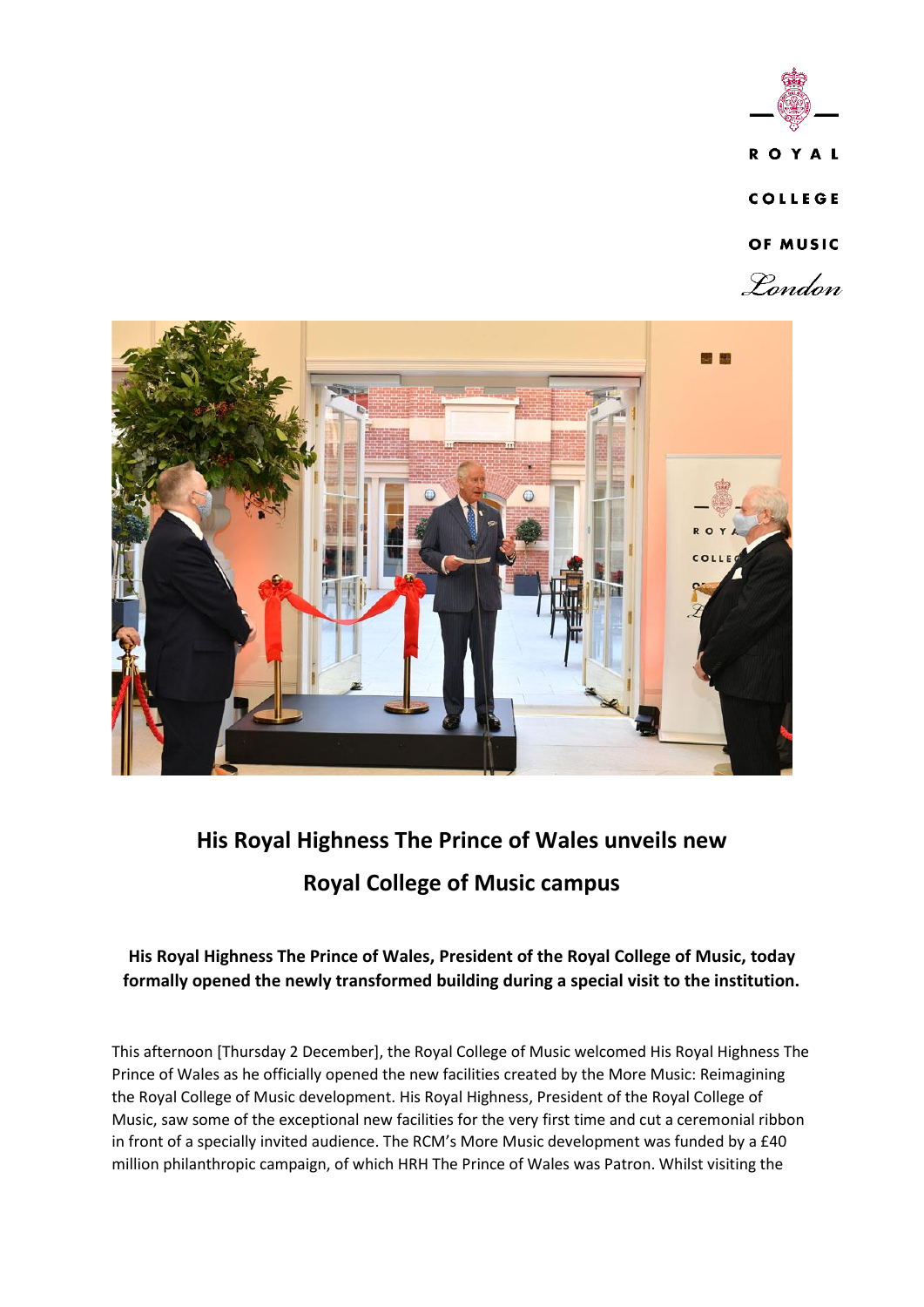RCM's iconic South Kensington campus, His Royal Highness was given a tour of some of the new spaces designed by architect John Simpson and met some of the key personnel who delivered this momentous project. His Royal Highness also toured the new Royal College of Music Museum designed by ZMMA and listened to performances by some of the RCM's current students.

Professor Colin Lawson, Director of the Royal College of Music comments: 'We are delighted that close Royal connections have continued to illuminate our work ever since our foundation in 1883 by the then Prince of Wales, the future King Edward VII. We were delighted that our President played such an active role in the initial approval of architect John Simpson's visionary plans, and we fully anticipate that these additional resources will further enhance our reputation as a natural first choice for students from around the globe.'

The landmark redevelopment made possible through the More Music campaign has almost doubled the footprint of the iconic South Kensington site, enhancing opportunities for students and visitors alike. Additions to the campus include the creation of two new performance spaces, a brand-new home for the Royal College of Music Museum, practice rooms for students and a new courtyard and café for students, staff and visitors to enjoy. Each of these additions contributes to an inspirational environment in which students can create, research and perform for generations to come.

The More Music development has touched all aspects of the RCM. It has also provided for an expanded scholarship programme to support the most talented students, regardless of means; improved research and digital capabilities; provided innovative academic initiatives; and offers more opportunities to widen access to classical music through a flourishing community engagement programme.

The More Music: Reimagining the Royal College of Music building development was possible thanks to the generosity of many supporters. In particular, the RCM would like to thank the campaign's founding patrons including the National Lottery Heritage Fund, Kingdom Music Education Group, Rena Lavery HonRCM and Sandro Lavery, Ruth West HonRCM and the late Dr Michael West and the Garfield Weston Foundation for their significant contributions.

### **-Ends-**

For further information, please contact Victoria Bevan

### [Victoria.bevan@premiercomms.com](mailto:Victoria.bevan@premiercomms.com) / 07917 764 318

More images from the Royal College of Music More Music Grand Opening can be found [HERE:](https://www.dropbox.com/sh/hlktrphrnwsvwy6/AACA9KlSdbmJ9NsOHdbb3ZEFa?dl=0)

## **Notes to Editors**

### **About the Royal College of Music**

The Royal College of Music (RCM) is a world leading music conservatoire with a prestigious history and contemporary outlook. Our 900 undergraduate and postgraduate students come from over 55 countries and are taught in a dynamic environment, leaving the RCM to become the outstanding performers, conductors and composers of the future.